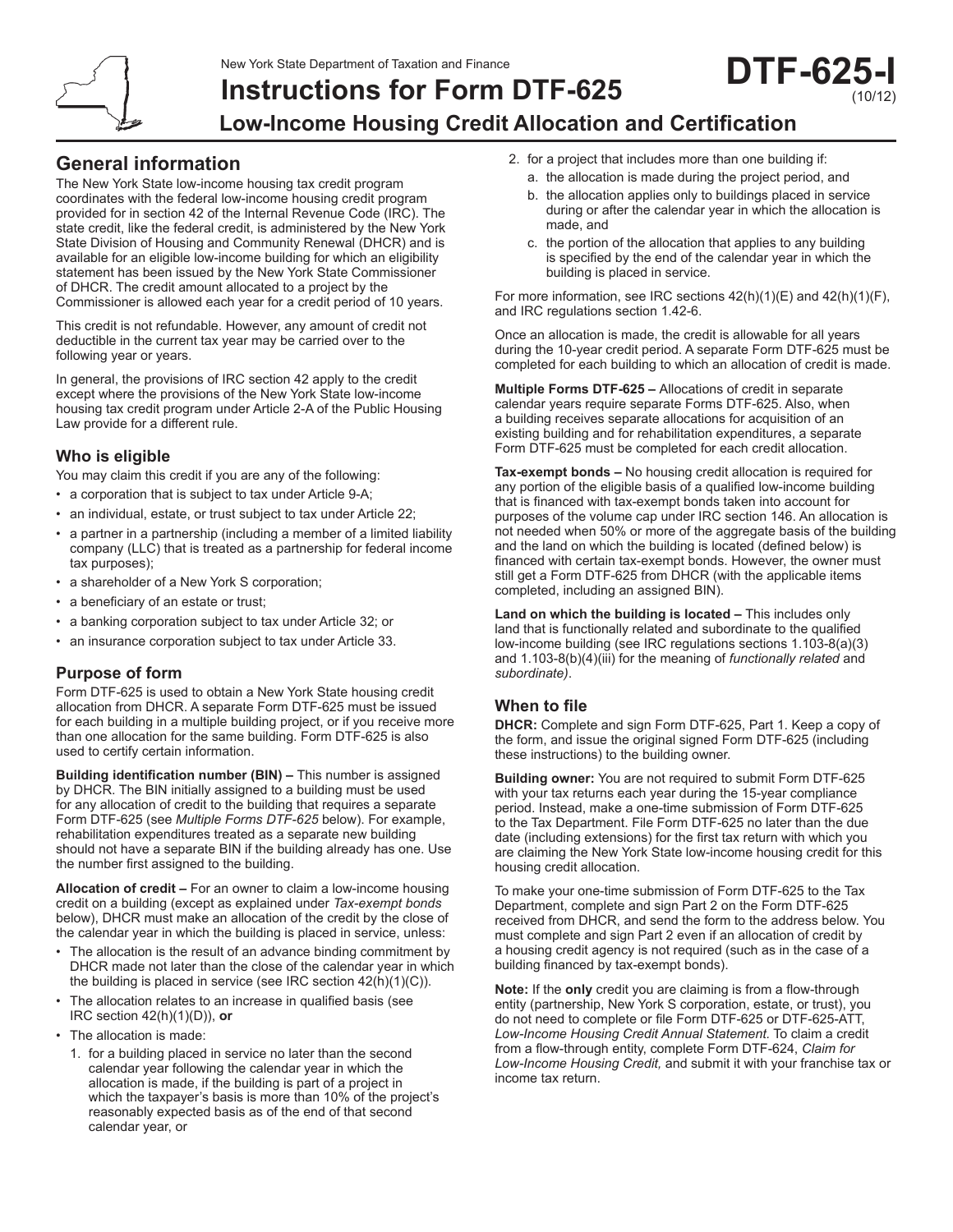### **Where to file**

Send your properly completed Form(s) DTF-625 to the following address:

#### **INCOME TAX AUDIT ADMINISTRATOR 1 INCOME/FRANCHISE DESK AUDIT BUREAU W A HARRIMAN CAMPUS ALBANY NY 12227**

Additionally, you must file Form DTF-625-ATT with your return for each year of the 15-year compliance period. Use Form DTF-624 to claim the credit. See the instructions for these forms for filing information.

### **Record keeping requirements for building owner**

Keep the following items, if applicable, in your records for at least three years after the due date (including extensions) of your tax return for the tax year that includes the end of the 15-year compliance period:

- • Copies of the original Form DTF-625 received from DHCR and all related Forms DTF-625-ATT, Forms DTF-624, and any Forms DTF-626, *Recapture of Low-Income Housing Credit*;
- • A copy of the election statement if the maximum applicable credit percentage allocated to the building on line 2 reflects an election under IRC section 42(b)(1)(A)(ii) (or former IRC section 42(b)(2)(A)(ii), for buildings placed in service before July 31, 2008);
- • A copy of the binding agreement if the binding agreement specifying the housing credit dollar amount is contained in a separate document; and
- A copy of the allocation document if the housing credit dollar amount allocated on line 1b reflects an allocation made under IRC section 42(h)(1)(E) or 42(h)(1)(F).

### **Definitions**

*Eligible low‑income building* means a building located in New York State that is either a qualified low‑income building as defined in IRC section 42(c), or would be a qualified low‑income building under such section if the 20-50 test specified in subsection  $(g)(1)$ of section 42 were disregarded and the 40‑60 test specified in subsection (g)(1) (requiring that at least 40% of residential units be both rent-restricted and occupied by individuals whose income is 60% or less of area median gross income) were a 40‑90 test.

*Applicable percentage* means the applicable percentage (depending on whether a building is new, existing, or federally subsidized) prescribed by the secretary of the treasury for purposes of IRC section 42 for the month which is the earlier of:

- 1. the month in which the eligible low‑income building is placed in service, or
- 2. at the election of the taxpayer:
	- the month in which you and DHCR enter into an agreement with respect to the building (which shall be binding on DHCR, you, and all successors in interest) as to the housing credit dollar amount to be allocated to the building, or
	- in the case of any building to which IRC section  $42(h)(4)(B)$ applies, the month in which the tax-exempt obligations are issued.

*Qualified basis* with respect to an eligible low‑income building means the qualified basis of such building determined under IRC section 42(c), or that would be determined under such section if the 40‑90 test referred to in the definition of *Eligible low‑income building* above, applied under such section 42 to determine if such building were part of a qualified low-income project.

*Credit period* with respect to any eligible low‑income building means the period of ten tax years beginning with:

- 1. the tax year in which the building is placed in service, or
- 2. at the election of the taxpayer, the succeeding tax year, but only if the building is an eligible low‑income building as of the close

of the first year of such period. This election once made shall be irrevocable.

*Compliance period* with respect to any building means the period of 15 tax years beginning with the first tax year of the credit period with respect to such building.

# **Line instructions**

# **Part 1 – Allocation of credit**

### **Completed by New York State Division of Housing and Community Renewal (DHCR) only.**

**Addition to qualified basis.** Mark an *X* in this box if an allocation relates to an increase in qualified basis under IRC section 42(f)(3). Enter only the housing credit dollar amount for the increase. Do not include any portion of the original qualified basis when determining this amount.

**Amended form.** Mark an *X* in this box if this form amends a previously issued form. For example, if there is a change in the amount of initial allocation before the close of the calendar year, file an amended Form DTF‑625 instead of the original form.

**Federal LIHC.** Mark an *X* in this box if a federal Form 8609, *Low‑Income Housing Credit Allocation and Certification*, has been issued for this same building.

Identify the building and building owner for which this Form DTF‑625 is issued. When there are multiple buildings with the same address, identify the specific building for which this form applies (for example, *bldg 6 of 8)*.

**Line 1a –** Generally, where Form DTF-625 is the allocating document, the date of allocation is the date the Form DTF‑625 is completed, signed, and dated by an authorized official of DHCR during the year the building is placed in service.

However, if an allocation is made under IRC section 42(h)(1)(E) or 42(h)(1)(F), the date of allocation is the date the authorized official of DHCR completes, signs, and dates the IRC section 42(h)(1)(E) or  $42(h)(1)(F)$  document used to make the allocation. If no allocation is required (that is, 50% or greater tax-exempt bond financed building), leave line 1a blank.

**Line 1b –** Enter the housing credit dollar amount allocated to the building for each year of the 10‑year credit period. The amount should equal the percentage on line 2 multiplied by the amount on line 3a. DHCR is required to allocate an amount that is only necessary to assure project feasibility. To accomplish this, DHCR can, to the extent permitted by law, lower the percentage on line 2 and the amount on line 3a. See the instructions for these lines for the limits that apply. For tax-exempt bond projects for which no allocation is required, enter the housing credit dollar amount allowable under IRC section 42(h)(4).

**Line 2 –** The maximum applicable credit percentage allowable is determined in part by the date the building was placed in service. Follow the instructions pertaining to the date the building was placed in service.

**Buildings placed in service before July 31, 2008 –** Enter the maximum applicable credit percentage allowable to the building for the month the building was placed in service or, if applicable, for the month determined under former IRC section 42(b)(2)(A)(ii). This percentage may be less than the applicable percentage published by the IRS.

If an election is made under former section 42(b)(2)(A)(ii) to use the applicable percentage for a month other than the month in which a building is placed in service, the requirements of IRC Regulations section 1.42-8 must be met. DHCR must keep the original binding agreement. The applicable percentage is published monthly in the Internal Revenue Bulletin. For new buildings that are not federally subsidized under IRC section 42(i)(2)(A), use the applicable percentage for the 70% present value credit. For new buildings that are federally subsidized or existing buildings, use the applicable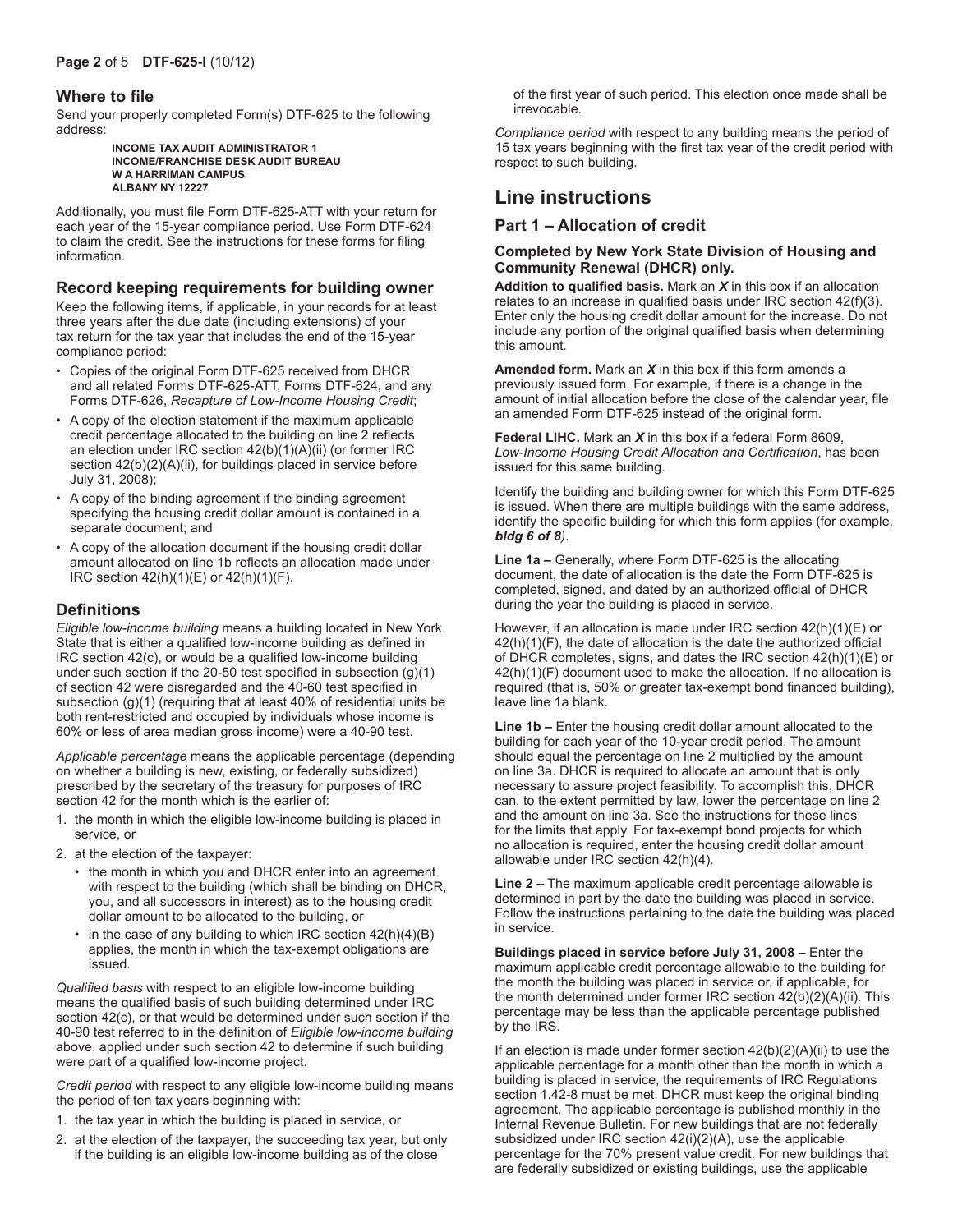percentage for the 30% present value credit. See the instructions for line 6 for the definition of *federally subsidized,* and the time period for which the definition applies. A taxpayer may elect under IRC section 42(i)(2)(B) to reduce eligible basis by the principal amount of any outstanding below-market federal loan or the proceeds of any tax‑exempt obligation in order to obtain the higher credit percentage.

For allocations to buildings for additions to qualified basis under IRC section 42(f)(3), do not reduce the applicable percentage even though the building owner may only claim a credit based on two-thirds of the credit percentage allocated to the building.

**Buildings placed in service after July 30, 2008 –** Enter the maximum applicable credit percentage allowable to the building for the month the building was placed in service or, if applicable, for the month determined under IRC section 42(b)(1)(A)(ii). This percentage may be less than the applicable percentage published by the IRS.

**Caution:** A minimum applicable credit percentage of 9% is in effect for new non-federally subsidized buildings placed in service after July 30, 2008, but before December 31, 2013. The 9% minimum also applies to new non-federally subsidized buildings even if the taxpayer made an irrevocable election (under former IRC section 42(b)(2)(A)(ii)) on or before July 30, 2008. If this circumstance applies, do not enter less than 9% on line 2, unless DHCR determines that a lesser amount is necessary to assure project feasibility. See IRC section 42(m), Regulations section 1.42-8(a)(4), and Notice 2008-106, 2008-49 I.R.B. 1239.

If an election was made under IRC section 42(b)(1)(A)(ii) to use the applicable percentage for a month other than the month in which a building is placed in service, the requirements of IRC regulations section 1.42-8 must be met. DHCR must keep a copy of the binding agreement. The applicable percentage is published monthly in the Internal Revenue Bulletin. For new buildings that are not federally subsidized under IRC section 42(i)(2)(A), use the applicable percentage for the 70% present value credit, but do not enter less than 9%, unless DHCR determines that a lesser amount is necessary to assure project feasibility. For new buildings that are federally subsidized, or existing buildings, use the applicable percentage for the 30% present value credit. See the instructions for line 6 for the definition of *federally subsidized,* and the time period for which the definition applies. A taxpayer may elect under IRC section  $42(i)(2)(B)$  to reduce eligible basis by the proceeds of any tax-exempt obligation in order to obtain the higher credit percentage.

For allocations to buildings for additions to qualified basis under IRC section 42(f)(3), do not reduce the applicable percentage even though the building owner may only claim a credit based on two-thirds of the credit percentage allocated to the building.

**Line 3a –** Enter the maximum qualified basis of the building. However, in computing qualified basis, DHCR should use only the amount of eligible basis necessary to result in a qualified basis which, multiplied by the percentage on line 2, equals the credit amount on line 1b. However, DHCR is not required to reduce maximum qualified basis and can lower the maximum applicable percentage on line 2. To figure this, multiply the eligible basis of the qualified low‑income building by the smaller of:

- 1. the fractional amount of low-income units to all residential rental units (the *unit fraction*); or
- 2. the fractional amount of floor space of the low-income units to the floor space of all residential rental units (the *floor‑space fraction*).

Generally, a unit is not treated as a low-income unit unless it is suitable for occupancy, used other than on a transient basis, and occupied by qualifying tenants. IRC section 42(i)(3) provides for certain exceptions (for example, units that provide for transitional housing for the homeless may qualify as low‑income units). See IRC sections  $42(i)(3)$  and  $42(c)(1)(E)$  for more information.

Except as explained in the instructions for line 3b below, the *eligible basis* for a new building is its adjusted basis as of the close of the first tax year of the credit period. For an existing building, the eligible basis is its acquisition cost plus capital improvements through the close of the first tax year of the credit period. See the instructions

for line 3b, line 7b, and IRC section 42(d) for other exceptions and details.

**Line 3b – Special rule to increase basis for buildings in certain high-cost areas.** If the building is located in a high-cost area (that is, a *qualified census tract* or a *difficult development area*), the eligible basis may be increased as follows:

- For new buildings, the eligible basis may be up to 130% of such basis determined without regard to this provision.
- For existing buildings, the rehabilitation expenditures under IRC section 42(e) may be up to 130% of the expenditures determined without regard to this provision.

Enter the percentage to which eligible basis was increased. For example, if the eligible basis was increased to 120%, enter *120.*

**Buildings placed in service after July 30, 2008 –** For these buildings, the definition of a *difficult development area* has been expanded to include any building designated by DHCR in order to be financially feasible as part of a qualified low-income housing project.

See IRC section 42(d)(5)(B) (former IRC section 42(d)(5)(C) for buildings placed in service before July 31, 2008) for definitions of a qualified census tract and a difficult development area, and for other details.

**Note:** Before increasing eligible basis, the eligible basis must be reduced by any federal subsidy that the taxpayer elects to exclude from eligible basis, and any federal grant received.

**Line 4 –** Enter the percentage of the aggregate basis of the building and land on which the building is located financed by certain tax-exempt bonds. If this amount is zero, enter *0* (do not leave this line blank).

**Line 5 –** The placed-in-service date for a residential rental building is the date the first unit in the building is ready and available for occupancy under state or local law. Rehabilitation expenditures treated as a separate new building under IRC section 42(e) are placed in service at the close of any 24‑month period over which the expenditures are aggregated, whether or not the building is occupied during the rehabilitation period.

**Note:** The placed-in-service date for an existing building is determined separately from the placed-in-service date of rehabilitation expenditures treated as a separate new building.

**Line 6 –** Not more than 90% of the state housing credit ceiling for any calendar year can be allocated to projects other than projects involving qualified nonprofit organizations. A qualified nonprofit organization must own an interest in the project (directly or through a partnership) and materially participate (within the meaning of IRC section 469(h)) in the development and operation of the project throughout the compliance period. See IRC section 42(h)(5) for more details.

Generally, no credit is allowable for acquisition of an existing building unless substantial rehabilitation is done. See IRC sections 42(d)(2)(B)(iv) and 42(f)(5) that were in effect on the date the allocation was made. **Do not** issue Form DTF‑625 for acquisition of an existing building unless substantial rehabilitation under section 42(e) is placed in service.

**Lines 6a and 6d for buildings placed in service before July 31, 2008 –** Generally, a building is treated as federally subsidized if at any time during the tax year or any prior tax year there is outstanding any tax‑exempt bond financing or any below‑market federal loan, the proceeds of which are used (directly or indirectly) for the building or its operation. If a building is federally subsidized, then box 6a or 6d must be checked regardless of whether the taxpayer has informed DHCR that the taxpayer intends to make the election under IRC section 42(i)(2)(B) to reduce eligible basis by the principal amount of any outstanding below-market federal loan or the proceeds of any tax-exempt obligation.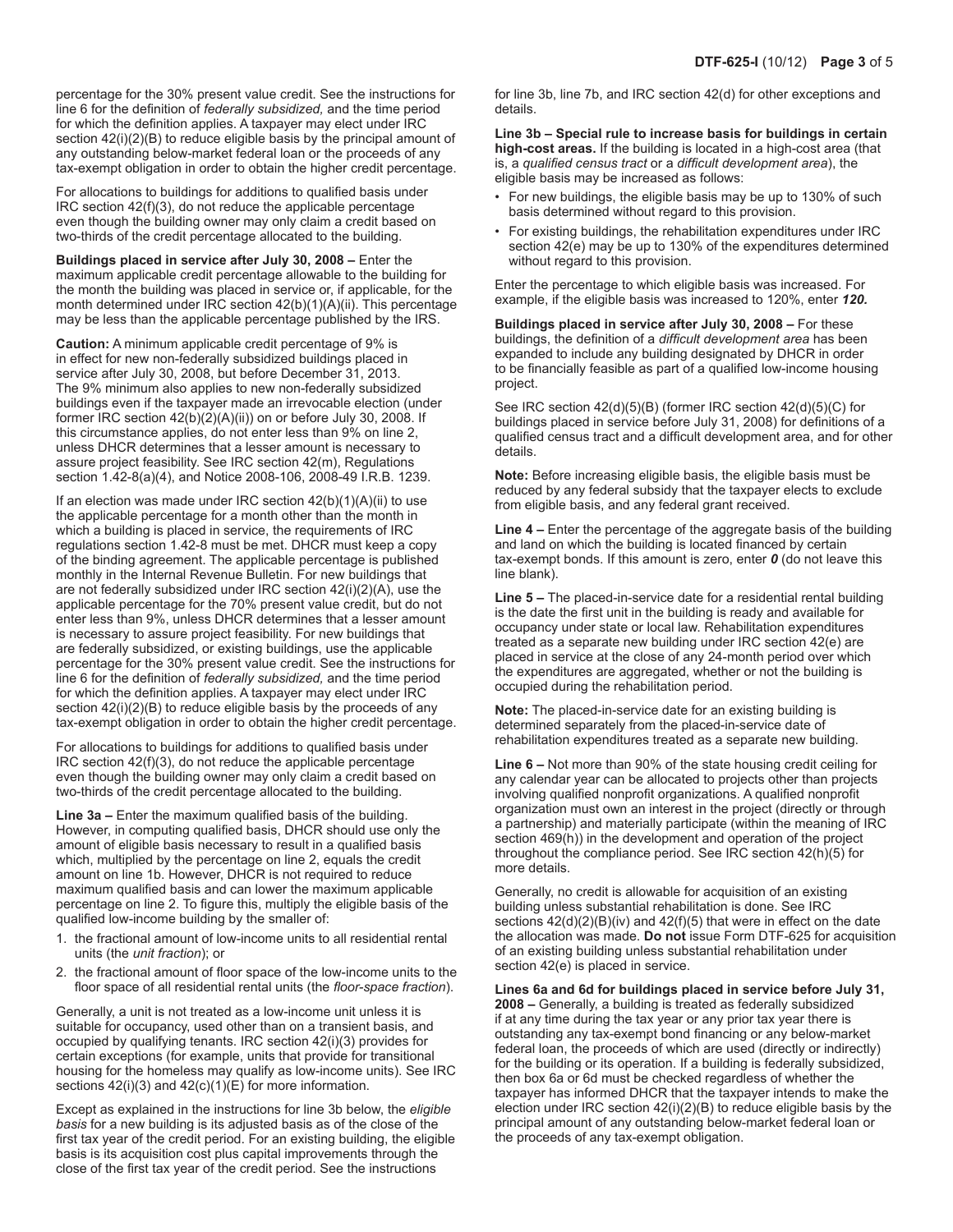### **Page 4** of 5 **DTF-625-I** (10/12)

**Lines 6a and 6d for buildings placed in service after July 30, 2008 –** A building is treated as federally subsidized if at any time during the tax year or prior tax year there is outstanding any tax-exempt bond financing, the proceeds of which are used (directly or indirectly) for the building or its operation. If a building is federally subsidized, then box 6a or 6d must be checked regardless of whether the taxpayer has informed DHCR that the taxpayer intends to make the election under IRC section 42(i)(2)(B) to reduce eligible basis by the proceeds of any tax exempt obligation.

**Line 6f for buildings placed in service before July 31, 2008 –**  Under section 42(i)(2)(E), buildings receiving assistance under the HOME Investment Partnership Act (as in effect on August 10, 1993) or the Native American Housing Assistance and Self-Determination Act of 1996 (as in effect on October 1, 1997) are **not** treated as federally subsidized if 40% or more of the residential units in the building are occupied by individuals whose income is 50% or less of the area median gross income. Buildings located in New York City receiving this assistance are not treated as federally subsidized if 25% or more of the residential units in the building are occupied by individuals whose income is 50% or less of the area median gross income.

# **Part 2 – First‑year certification**

#### **Completed by building owner with respect to the first year of the credit period.**

Form DTF‑625 is invalid unless Part 1 is completed by DHCR.

By completing Part 2, you are certifying that the date the building is placed in service corresponds to the date on line 5. If the Form DTF‑625 issued to you contains the wrong date or no date, obtain a new or amended Form DTF‑625 from DHCR.

**Line 7a –** See the instructions for line 5. This date must correspond with the date certified to DHCR.

**Line 7b –** Enter the eligible basis (in dollars) of the building. Eligible basis does not include the cost of land. Determine eligible basis at the close of the first year of the credit period (see IRC sections  $42(f)(1)$ ,  $42(f)(5)$ , and  $42(g)(3)(B)(iii)$  for determining the start of the credit period).

For new buildings, the eligible basis is generally the cost of construction or rehabilitation expenditures incurred under section 42(e).

For existing buildings, the eligible basis is the cost of acquisition plus rehabilitation expenditures not treated as a separate new building under IRC section 42(e) incurred by the close of the first year of the credit period.

If DHCR has entered an increased percentage in Part 1, line 3b, multiply the eligible basis by the increased percentage and enter the result.

Residential rental property may qualify for the credit even though part of the building in which the residential rental units are located is used for commercial use. Do not include the cost of the nonresidential rental property. However, you may generally include the basis of common areas or tenant facilities, such as swimming pools or parking areas, provided there is no separate fee for the use of these facilities and they are made available on a comparable basis to all tenants in the project.

**Buildings placed in service before July 31, 2008 –** You must reduce the eligible basis by the amount of any federal grant received. Also reduce the eligible basis by the entire basis allocable to non-low-income units that are above the average quality standard of the low-income units in the building. You may, however, include a portion of the basis of these non-low-income units if the cost of any of these units does not exceed by more than 15% the average cost of all low-income units in the building, and you elect to exclude this excess cost from the eligible basis by marking an *X* in the *Yes* box for line 9b. See IRC section 42(d)(3).

You may elect to reduce the eligible basis by the principal amount of any outstanding below-market federal loan or the proceeds of any tax-exempt obligation to obtain a higher credit percentage. To make this election, mark an *X* in the *Yes* box in Part 2, line 9a. Reduce the eligible basis by the principal amount of such loan or obligation proceeds before entering the amount on line 7b. You must reduce the eligible basis by the principal amount of such loan or obligation proceeds, or any federal grant received, before multiplying the eligible basis by the increased percentage in Part 1, line 3b.

**Buildings placed in service after July 30, 2008 –** The eligible basis shall not include any costs paid by the proceeds of a federal grant. Also, reduce the eligible basis by the entire basis allocable to non-low-income units that are above average quality standard of the low-income units in the building. You may, however, include a portion of the basis of these non-low-income units if the cost of any of these units does not exceed by more than 15% the average cost of all low-income units in the building, and you elect to exclude this excess cost from the eligible basis by marking an *X* in the *Yes* box for line 9b. See IRC section 42(d)(3).

You may elect to reduce the eligible basis by the proceeds of any tax-exempt obligation to obtain a higher credit percentage. To make this election, mark an *X* in the Yes box in Part 2, line 9a. Reduce the eligible basis by the obligation proceeds before entering the amount on line 7b. You must reduce the eligible basis by such obligation proceeds before multiplying the eligible basis by the increased percentage in Part 1, line 3b.

**Line 8a –** Multiply the eligible basis of the building shown on line 7b by the smaller of the unit fraction or the floor space fraction as defined in the instructions for line 3a as of the close of the first year of the credit period and enter the result on line 8a. Low-income units are units occupied by qualifying tenants, while residential rental units are all units, whether or not occupied. See the instructions for Part 1, line 3a.

**Line 8b –** Each building is considered a separate project under IRC section 42(g)(3)(D) unless, before the close of the first calendar year in the project period (defined in IRC section 42(h)(1)(F)(ii)), each building that is (or will be) part of a multiple building project is identified by submitting the statement described below.

**Caution:** The minimum set-aside requirement (see the instructions for lines 10c and 10d) is a project-based test.

The statement must be submitted with this Form DTF-625 and include:

- a. the name and address of the project and each building in the project; and
- b. the BIN of each building in the project; and
- c. the aggregate credit dollar amount for the project; and
- d. the credit allocated to each building in the project.

**Caution:** Notwithstanding a marked *Yes* box on line 8b, failure to submit a statement providing the above required information will result in each building being considered a separate project under IRC section  $42(g)(3)(D)$ .

Two or more qualified low-income buildings may be included in a multiple building project only if they:

- a. are located on the same tract of land (unless all of the dwelling units in all of the buildings being aggregated in the multiple building project are low-income units; see IRC section 42(g)(7)); and
- b. are owned by the same person for federal tax purposes; and
- c. are financed under a common plan of financing; and
- d. have similarly constructed housing units.

A *qualified low‑income building* includes residential rental property that is an apartment building, a single-family dwelling, a town house, a row house, a duplex, or a condominium.

**Line 9a –** Follow the instructions that apply for the date the building was placed in service.